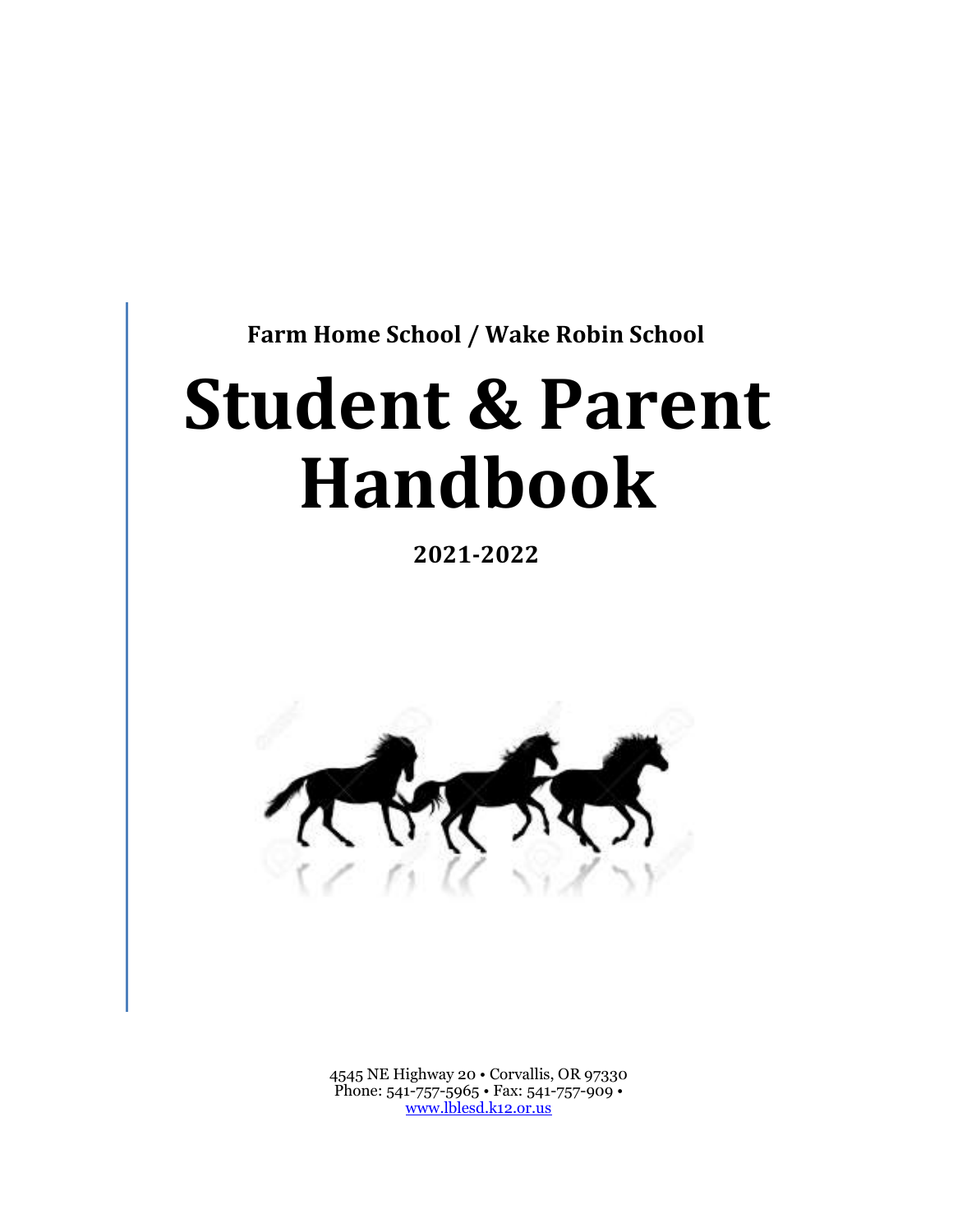*Farm Home School / Wake Robin School* 

## **Long Term Care and Treatment Education Program**

 Through Linn Benton Lincoln Education Service District, the education program serves school age clients in residence and in day treatment at the Children's Farm Home, a mental health treatment facility operated by Trillium Family Services. Students attend classes Monday through Thursday, from August through June. The average class size is 16 or less pupils. Teachers provide individualized and small group instruction with standard curriculum and a variety of online and computer-based programs. Trillium cottage and day treatment staff also acts as coaches during the school day in each classroom. Classes for Redwood and Sequoia are self-contained with instruction in core content areas and opportunity for credit recovery. Students from Mallett, Powers and Cummings cottages attend classes at the Farm Home School building located in the northwest part of the campus. High School day treatment students attend classes in that building as well. Elementary and middle school day treatment students attend self-contained classrooms at the North Point building.

# *LTCT Mission Statement*

 The Long Term Care & Treatment Education Program (LTCT) is committed to providing students a safe, caring environment which fosters an engaging and relevant education through the collaboration of treatment and education.

## *LTCT Purpose*

 To prepare students to reintegrate into general education settings, post high school education, employment, and their local communities.

## **All Students Belong**

 Linn Benton Lincoln ESD is committed to the equity and the success of every student we serve. This commitment means we focus on serving and supporting students and districts in attaining student outcomes that are not predicted by student demographics. All students are entitled to a high quality educational experience, free from discrimination or harassment based on perceived race, color, religion, gender identity, sexual orientation, disability or national origin.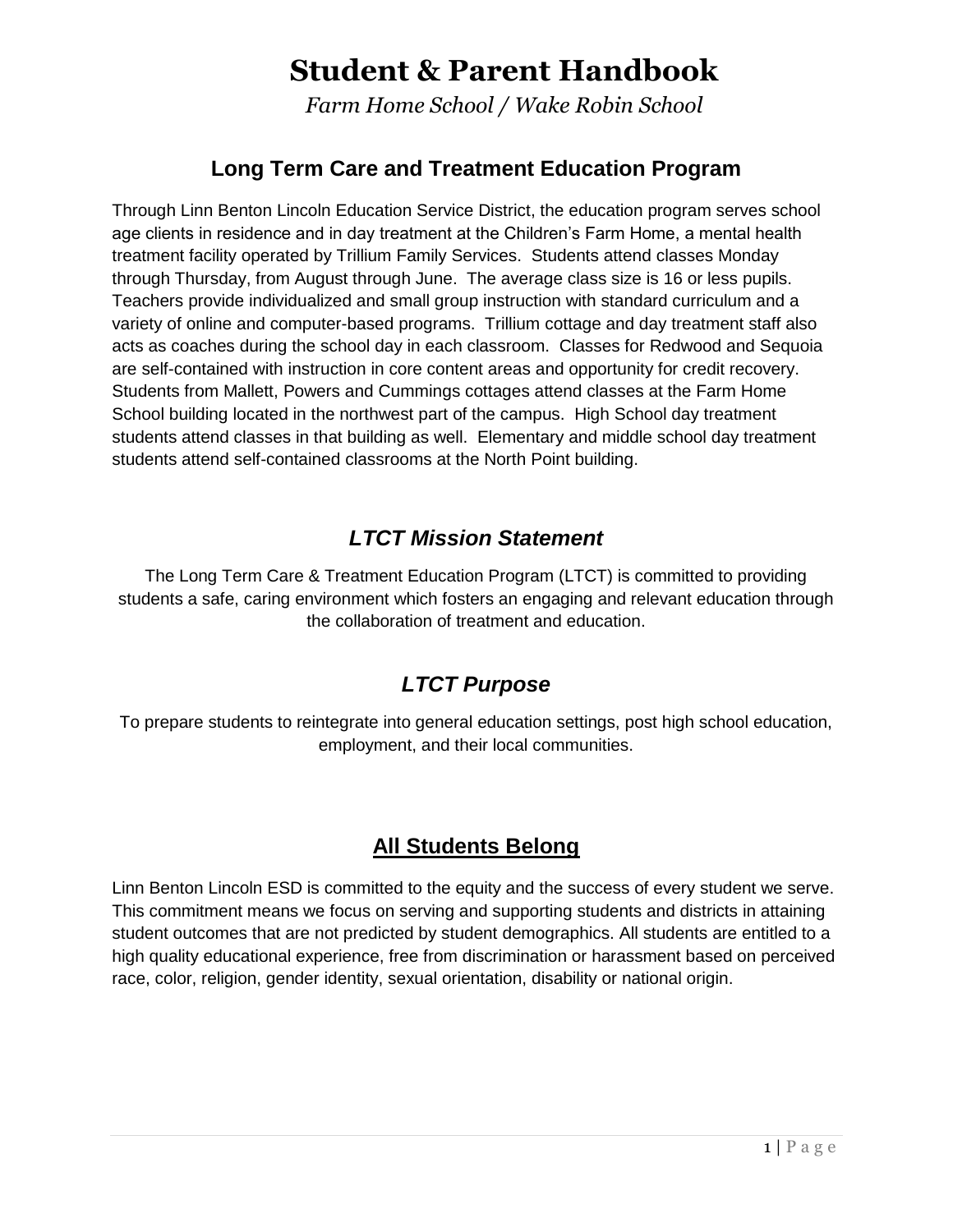*Farm Home School / Wake Robin School* 

#### **Access to Student Records**

 The school district will keep and maintain a permanent record on each student. The record will include the student's legal name, date and place of birth, parents'(or guardians') names, date of entry into school, courses of study and marks received, credits earned, attendance, and date of withdrawal from school. The Family Educational Rights and Privacy Act (FERPA) affords parents/guardians and students who are 18 years of age or older certain rights with respect to education records. Requests to inspect, review, or amend a student's records should be submitted in writing to Cathy Wright, Program Director.

#### **Disclosure of Records**

 Written parental/guardian or eligible student consent is needed to disclose personally identifiable information contained in student records, except where district policy permits disclosure without consent. Consent is not needed to disclose education records to appropriate parties including district personnel with legitimate educational interests, another school district or college where the student intends to enroll, law enforcement or other state agencies.

#### **Disclosure of Directory Information**

 The school district considers the following information to be directory information: student's name, phone number, address, age and grade level, dates of enrollment, degrees or certificates awarded and most recent previous schools or programs attended.

 A parent/guardian or eligible student may prevent the release of this information by filing a written request with Cathy Wright, Program Director. The request should be submitted not more than 15 days after the district sends annual notice of its student information policy to parents and students (Policy JOA). For a copy of Linn Benton Lincoln Education Service District (LBL ESD) student record policy, please contact Cathy Wright, Program Director, 541-752-9281 or access on the LBL ESD website www.lblesd.k12.or.us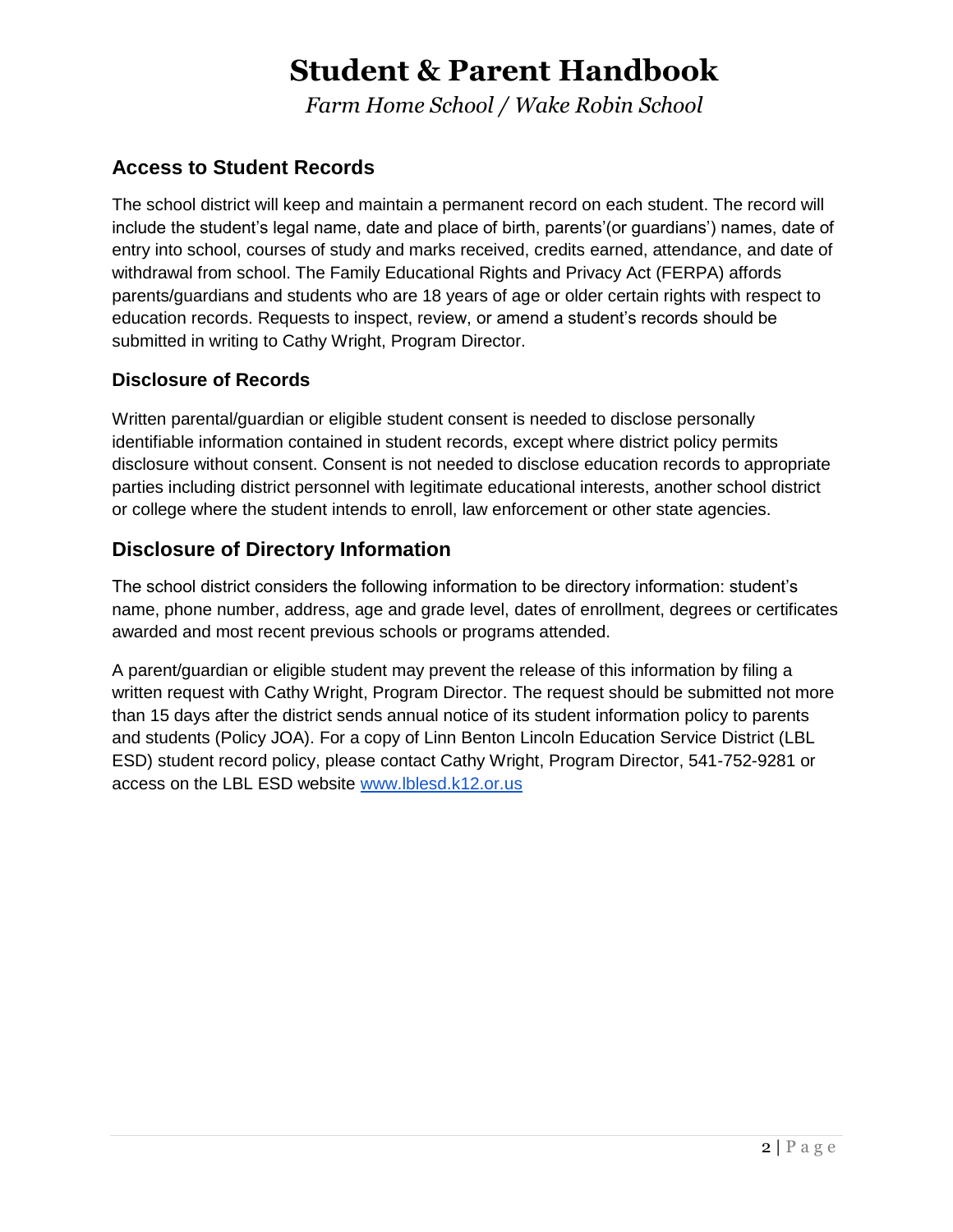*Farm Home School / Wake Robin School* 

# **School Contacts**

| <b>ADMINISTRATION &amp; OFFICE SUPPORT</b>                                                  |                                   |                                   |  |  |  |  |  |  |
|---------------------------------------------------------------------------------------------|-----------------------------------|-----------------------------------|--|--|--|--|--|--|
| Name / Title                                                                                | Phone                             | Email                             |  |  |  |  |  |  |
| <b>Cathy Wright</b><br>Program Director                                                     | 541-757-9281                      | cathy.wright@lblesd.k12.or.us     |  |  |  |  |  |  |
| <b>Pat Hashii</b><br><b>Administrative Assistant</b>                                        | 541-757-5965                      | pat.hashii@lblesd.k12.or.us       |  |  |  |  |  |  |
| <b>Dawn Lewis</b><br>Registrar                                                              | 541-752-9283                      | dawn.lewis@lblesd.k12.or.us       |  |  |  |  |  |  |
|                                                                                             | <b>SUPPORT STAFF</b>              |                                   |  |  |  |  |  |  |
| <b>Troy Garner</b><br><b>School Counselor and Special</b><br><b>Education Case Manager</b>  | 541-757-5965                      | troy.garner@lblesd.k12.or.us      |  |  |  |  |  |  |
| <b>Dale Adkins</b><br>Mentor Teacher and Instructional<br>Support                           |                                   | dale.adkins@lblesd.k12.or.us      |  |  |  |  |  |  |
|                                                                                             | <b>High School TEACHING STAFF</b> |                                   |  |  |  |  |  |  |
| Name                                                                                        |                                   | Email                             |  |  |  |  |  |  |
| <b>Joshua Dunell</b><br>High School Math & PE                                               |                                   | joshua.dunnell@lblesd.k12.or.us   |  |  |  |  |  |  |
| <b>Eric Earls</b><br>High School Health, Science & PE                                       |                                   | eric.earls@lblesd.k12.or.us       |  |  |  |  |  |  |
| <b>Tony Grice</b><br>High School Social Studies & PE<br><b>ESOL Teacher</b>                 |                                   | tony.grice@lblesd.k12.or.us       |  |  |  |  |  |  |
| <b>Andy Houpert</b><br>High School Language Arts & PE                                       |                                   | andy.houpert@lblesd.k12.or.us     |  |  |  |  |  |  |
| <b>Bryan Orton</b><br>High School Social Studies & PE                                       |                                   | bryan.orton@lblesd.k12.or.us      |  |  |  |  |  |  |
| <b>Jules Thorn</b><br>High School Language Arts & PE<br>Technology & Assessment Coordinator |                                   | jules.thorn@lblesd.k12.or.us      |  |  |  |  |  |  |
| <b>Elementary / Middle School TEACHING STAFF</b>                                            |                                   |                                   |  |  |  |  |  |  |
| Name                                                                                        |                                   | Email                             |  |  |  |  |  |  |
| <b>Michi Caldwell</b><br>K-5 Day Treatment<br><b>Special Education Case Manager</b>         |                                   | michi.caldwell@lblesd.k12.or.us   |  |  |  |  |  |  |
| <b>Amanda Treichler</b><br>6-8 Residential Middle School                                    |                                   | amanda.treichler@lblesd.k12.or.us |  |  |  |  |  |  |
| <b>VACANT</b><br>Grade 6-8 Day Treatment                                                    |                                   |                                   |  |  |  |  |  |  |

### **Office Hours**

 The school office is staffed from 8:00 a.m. to 4:30 p.m. daily. The phone number is 541-757- 5965; FAX 541-757-3909.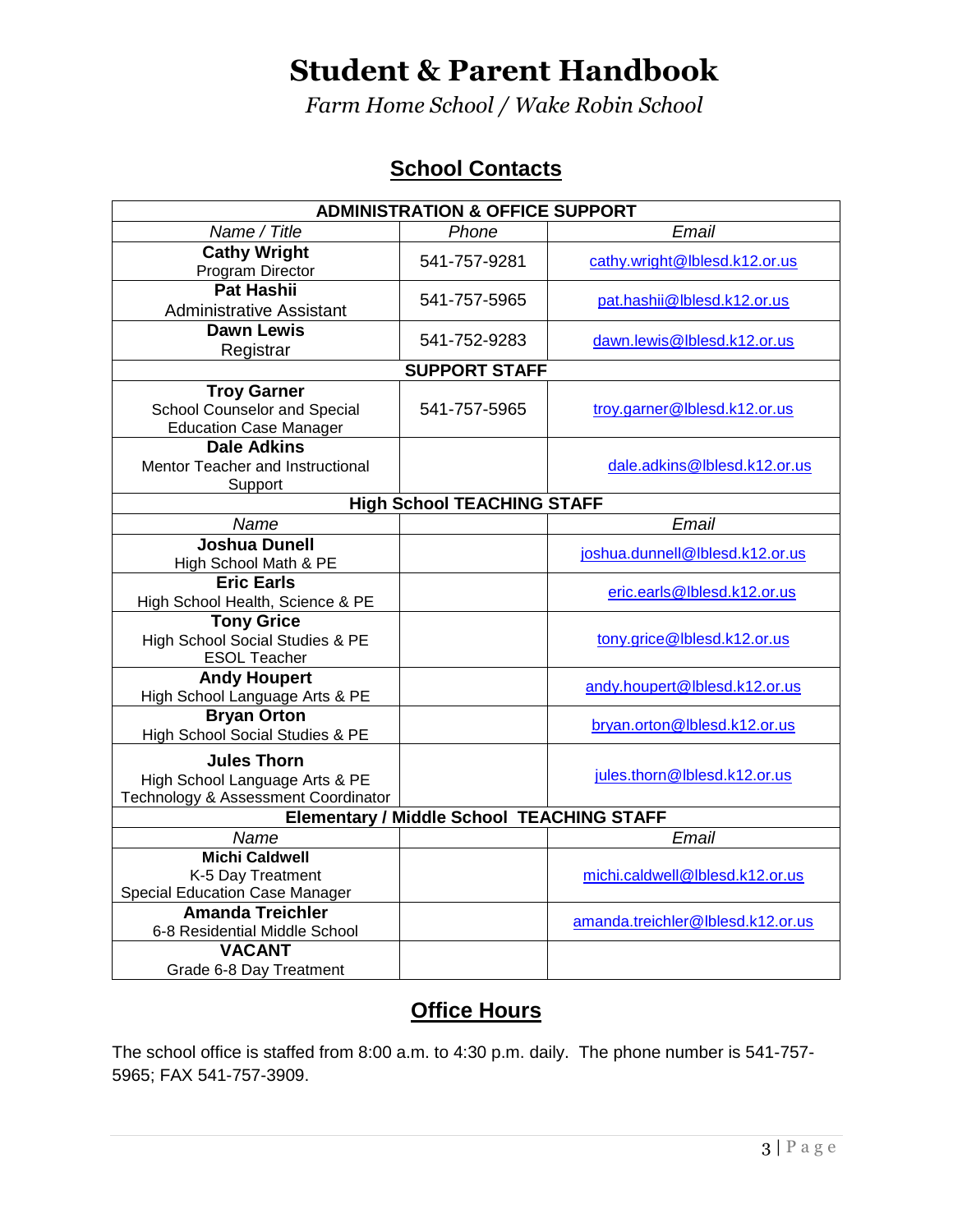*Farm Home School / Wake Robin School* 

### **Attendance**

 All students of the Children's Farm Home are required to attend school, unless their treatment specifies otherwise. Trillium staff are responsible for the movements of students from their cottages to school. Trillium operates under the sanctuary model and students may choose not to go to school.

## **Academic Updates**

 A monthly academic update will be sent out you and your students' therapist. The monthly update details which subjects your student is enrolled in and progress towards graduation and includes notes about their participation in their education.

### **Assessments**

 For academics, all students who are able, are assessed in math, reading, and writing using a district-wide assessment tool. Assessments are used to assess present levels and also measure growth. The information gathered with the first assessment helps teachers individualize instruction for each student. Additional assessments are given multiple times throughout the school year.

 Teachers meet on a weekly basis to monitor, measure progress, develop interventions, and adjust instruction for each student.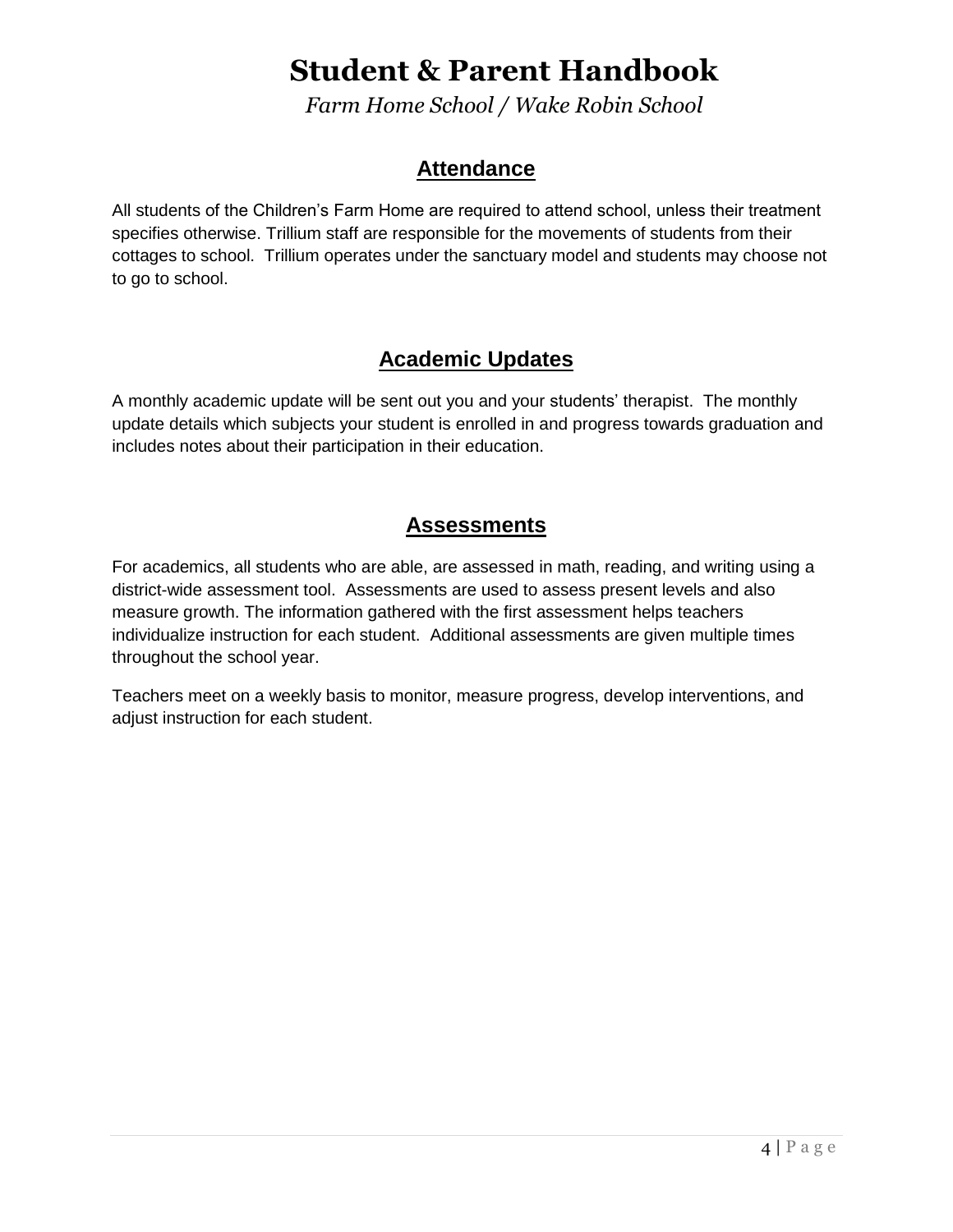*Farm Home School / Wake Robin School* 

# **School Calendar**

#### Linn Benton Lincoln ESD 2021 - 2022 **LTCT School Year Calendar<br>176 School Days**

| <b>JULY</b>  |                         |                 |                         |              |                 |                | Jan          | <b>SD</b>               | 16             |                         |           |                 |                         |
|--------------|-------------------------|-----------------|-------------------------|--------------|-----------------|----------------|--------------|-------------------------|----------------|-------------------------|-----------|-----------------|-------------------------|
| 8            | M                       | т               | w                       | т            | F               | s              | s            | M                       | т              | w                       | т         | F               | s                       |
|              |                         |                 | <b>NS</b>               | <b>NS</b>    | NS              | 3              |              |                         |                |                         |           |                 | $\mathbf{1}$            |
| 4            | NS                      | NS              | <b>NS</b>               | <b>NS</b>    | NS              | 10             | 2            | NS <sub>1</sub>         | 4              | 5                       | 6         | 7               | 8                       |
| $\mathbf{u}$ | NS <sub>1</sub>         | NS <sub>1</sub> | <b>NS</b>               | <b>NS</b>    | NS              | 17             | 9            | 10                      | 11             | 12                      | 13        | <b>NS</b>       | 15                      |
| 18           | NS <sub>1</sub>         | NS              | <b>NS</b>               | <b>NS</b>    | NS              | 24             | 16           | NS <sub></sub>          | 18             | 19                      | 20        | NS              | 22                      |
| 25           | <b>NS</b>               | <b>NS</b>       | NS                      | NS           | NS              | 31             | 23           | 24                      | 25             | 26                      | 27        | <b>NS</b>       | 29                      |
|              |                         |                 |                         |              |                 |                | 30           | 31                      |                |                         |           |                 |                         |
| <b>AUG</b>   | <b>SD</b>               | 16              |                         |              |                 |                | Feb          | <b>SD</b>               | 16             |                         |           |                 |                         |
| s            | M                       | т               | w                       | т            | F               | s              | s            | M                       | т              | w                       | т         | F               | s                       |
| ı            | NS.                     | NS              | 4                       | 5            | 6               | 7              |              |                         | 1              | 2                       | 3         | <b>Half</b> Day | 5                       |
| 8            | 9                       | 10              | 11                      | 12           | <b>NS</b>       | 14             | 6            | 7                       | 8              | 9                       | 10        | <b>NS</b>       | 12                      |
| 15           | 16                      | 17              | 18                      | 19           | NS              | 21             | 13           | 14                      | 15             | 16                      | 17        | NS.             | 19                      |
| 空            | 23                      | 24              | 25                      | 26           | NS              | 28             | 20           | <b>NS</b>               | 22             | 23                      | 24        | <b>NS</b>       | 26                      |
| 29           | 30                      | NS <sub>1</sub> |                         |              |                 |                | 27           | 28                      |                |                         |           |                 |                         |
| <b>Sept</b>  | SD                      | 19              |                         |              |                 |                | <b>March</b> | <b>SD</b>               | 16             |                         |           |                 |                         |
| s            | $\overline{\mathbf{M}}$ | Ŧ               | $\overline{\mathbf{w}}$ | Ŧ            | F               | s              | s            | $\overline{\mathbf{M}}$ | Ŧ              | $\overline{\mathbf{w}}$ | Ŧ         | F               | s                       |
|              |                         |                 | ı                       | s.           | <b>Half</b> Day | 4              |              |                         | 1              | 2                       | з         | <b>Half</b> Day | $\overline{\mathbf{5}}$ |
| 5            | NS.                     | 7               | 8                       | 9            | 10              | $\mathbf{u}$   | 6            | 7                       | 8              | 9                       | 10        | NS.             | 12                      |
| 12           | 13                      | 14              | 15                      | 16           | NS.             | 18             | 13           | 14                      | 15             | 16                      | 17        | <b>NS</b>       | 19                      |
| 19           | 20                      | 21              | 22                      | 23           | <b>NS</b>       | 25             | 20           | NS <sub></sub>          | NS <sub></sub> | NS <sub></sub>          | <b>NS</b> | <b>NS</b>       | 26                      |
| 26           | 27                      | 28              | 29                      | 30           |                 |                | 27           | 28                      | 29             | 30                      | 31        |                 |                         |
|              |                         |                 |                         |              |                 |                |              |                         |                |                         |           |                 |                         |
| 0et          | SD                      | 17              |                         |              |                 |                | April        | <b>SD</b>               | 17             |                         |           |                 |                         |
| 8            | M                       | Ŧ               | w                       | т            | F               | s              | s            | M                       | Ŧ              | w                       | т         | F               | s                       |
|              |                         |                 |                         |              | <b>Half</b> Day | ż.             |              |                         |                |                         |           | <b>Half</b> Day | ż.                      |
| 3            | 4                       | 5               | 6                       | 7            | NS <sub></sub>  | 9              | $\mathbf{3}$ | 4                       | 5              | 6                       | 7         | <b>NS</b>       | $\mathbf{9}$            |
| 10           | 11                      | 12              | 13                      | 14           | <b>NS</b>       | 16             | 10           | 11                      | 12             | 13                      | 14        | <b>NS</b>       | 16                      |
| 17           | 18                      | 19              | 20                      | 21           | <b>NS</b>       | 23             | 17           | 18                      | 19             | 20                      | 21        | <b>NS</b>       | 23                      |
| 24/30        | 25                      | 26              | 27                      | 28           | NS <sup>1</sup> | 30             | 24           | 25                      | 26             | 27                      | 28        | <b>NS</b>       | 30                      |
|              |                         |                 |                         |              |                 |                |              |                         |                |                         |           |                 |                         |
| Nov          | <b>SD</b>               | 16              | NS/W                    | $\mathbf{1}$ | H/I             | 2              | May          | <b>SD</b>               | 18             |                         |           |                 |                         |
| s            | M                       | т               | w                       | т            | F               | s              | s            | M                       | т              | w                       | т         | F               | s                       |
|              | $\mathbf{r}$            | 2               | 3                       | 4            | <b>Half</b> Day | 6              | $\mathbf{1}$ | 2                       | 3              | 4                       | 5         | <b>Half</b> Day | $\overline{7}$          |
| 7            | 8                       | 9               | 10                      | NS           | NS              | 13             | 8            | 9                       | 10             | n                       | 12        | NS              | 14                      |
| 14           | 15                      | 16              | 17                      | 18           | NS.             | 20             | 15           | 16                      | 17             | 18                      | 19        | <b>NS</b>       | 21                      |
| 21           | 22                      | 23              | <b>NS</b>               | <b>NS</b>    | <b>NS</b>       | 27             | 22           | 23                      | 24             | 25                      | 26        | <b>NS</b>       | 28                      |
| 28           | 29                      | 30              |                         |              |                 |                | 29           | <b>NS</b>               | 31             |                         |           |                 |                         |
| Dee          | <b>SD</b>               | 11              | NS/W                    | $\bullet$    | H/I             | $\blacksquare$ | June         | <b>SD</b>               | 14             |                         |           |                 |                         |
| s            | M                       | т               | w                       | т            | F               | s              | s            | M                       | T              | w                       | т         | F               | s                       |
|              |                         |                 | 1                       | s.           | <b>Half</b> Day | 4              |              |                         |                | 1                       | 2         | <b>Half</b> Day | 4                       |
| 5            | 6                       | 7               | 8                       | 9            | NS              | $\mathbf n$    | 5            | 6                       | 7              | 8                       | 9         | <b>NS</b>       | $\mathbf{11}$           |
| 12           | 13                      | 14              | 15                      | 16           | NS              | 18             | 12           | 13                      | 14             | 15                      | <b>NS</b> | <b>NS</b>       | 18                      |
| 19           | NS                      | NS <sub>1</sub> | <b>NS</b>               | <b>NS</b>    | NS.             | 25             | 19           | 20                      | 21             | 22                      | 23        | <b>NS</b>       | 25                      |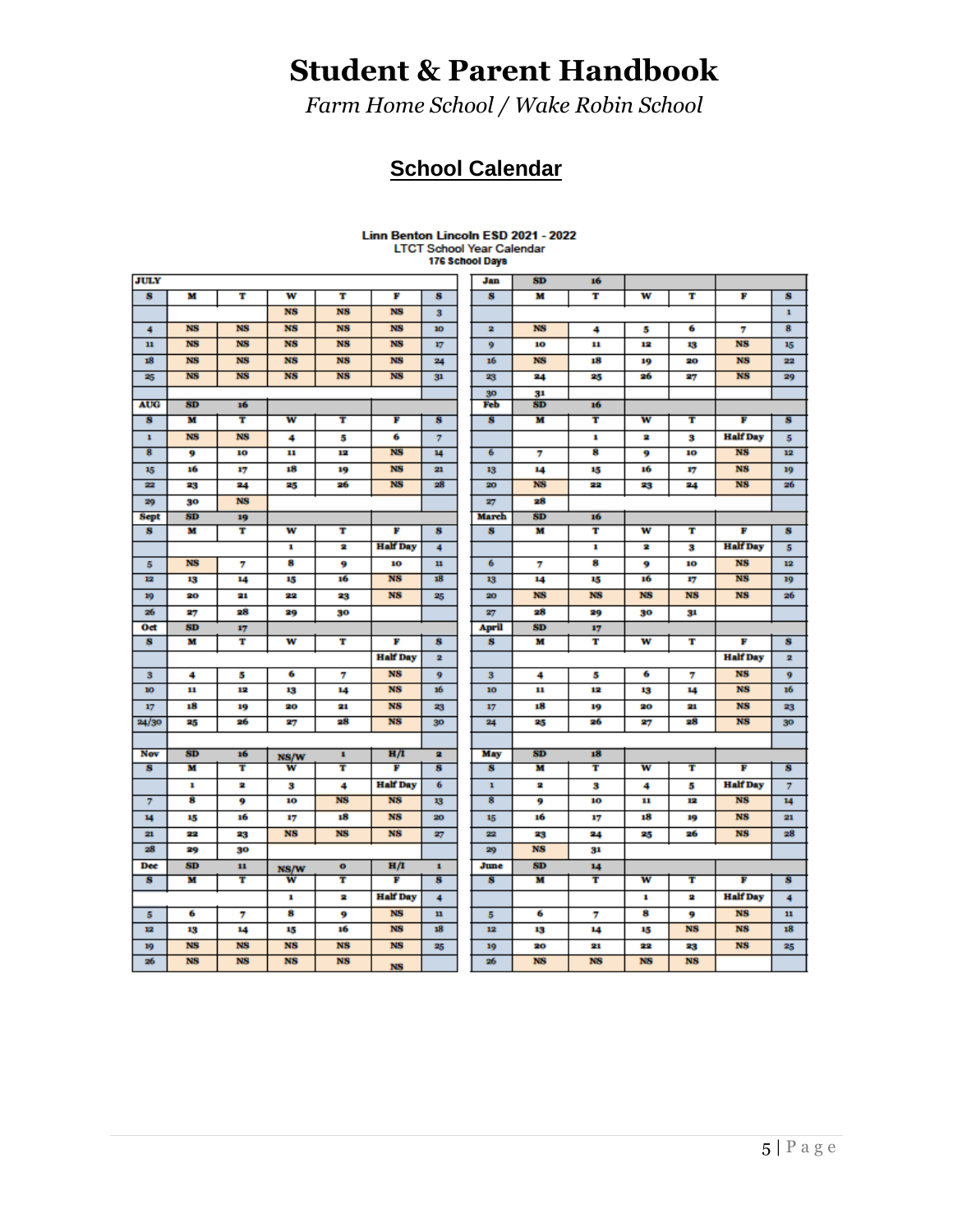*Farm Home School / Wake Robin School* 

### **Grading and Credits**

#### **Elementary and Middle School**

 Students are assigned to a core set of classes; Language Arts, Math, Geography, Health/Science, and PE. Classes are held in a self-contained classroom on the Farm Home School or Wake Robin School campus. Students are awarded grades at the end of the school year or when they leave the program.

#### **High School Credits / Transcripts**

 Farm Home School is an accredited high school (9-12). Students who attend regularly, participate and complete course requirements with passing grades (A-D), will receive credit. High School credit is awarded once it is earned.

### **High School Course Offerings\***

 The school counselor meets with high school students upon enrollment for orientation, transcript review, class scheduling, and career advisement. Students are placed into 2-3 selected core classes. All students participate in PE. Credit is awarded as coursework is completed.

| <b>Math</b><br>Language Arts |                       | <b>Science</b>        | <b>Social</b><br><b>Science</b>     | <b>Health</b>                               |  |
|------------------------------|-----------------------|-----------------------|-------------------------------------|---------------------------------------------|--|
| Drama                        | Algebra 1             | <b>Earth Science</b>  | <b>World History</b>                | Disease & Injury<br>Prevention              |  |
| <b>Short Stories</b>         | Geometry              | Forensic<br>Science   | Early US History                    | <b>Physical Activity</b><br>& Environmental |  |
| Poetry                       | Trigonometry          | Integrated<br>Science | Modern US<br>History                | Drugs & Mental<br>Health                    |  |
| Non-Fiction                  | Algebra 2             | Life Science          | <b>US Government</b>                | Healthy Eating &<br><b>Sexual Health</b>    |  |
| Fiction<br>Before 1920       | Calculus              | <b>Biology</b>        | <b>Current Events</b>               |                                             |  |
| Fiction<br>1920-1960         | Consumer<br>Math      | Physical<br>Science   | Economics                           | <b>Physical</b><br><b>Education</b>         |  |
| Fiction<br><b>After 1960</b> | Foundational<br>Math  |                       | <b>World Area</b><br><b>Studies</b> | <b>Lifetime Fitness</b>                     |  |
| Language Arts<br>Lab         | Integrated Math       |                       |                                     |                                             |  |
|                              | <b>General Math</b>   |                       |                                     | <b>Electives</b>                            |  |
|                              | Informal Math         |                       |                                     | Personal<br>Development                     |  |
|                              | Transition<br>Algebra |                       |                                     |                                             |  |

\*this list does not include all courses offered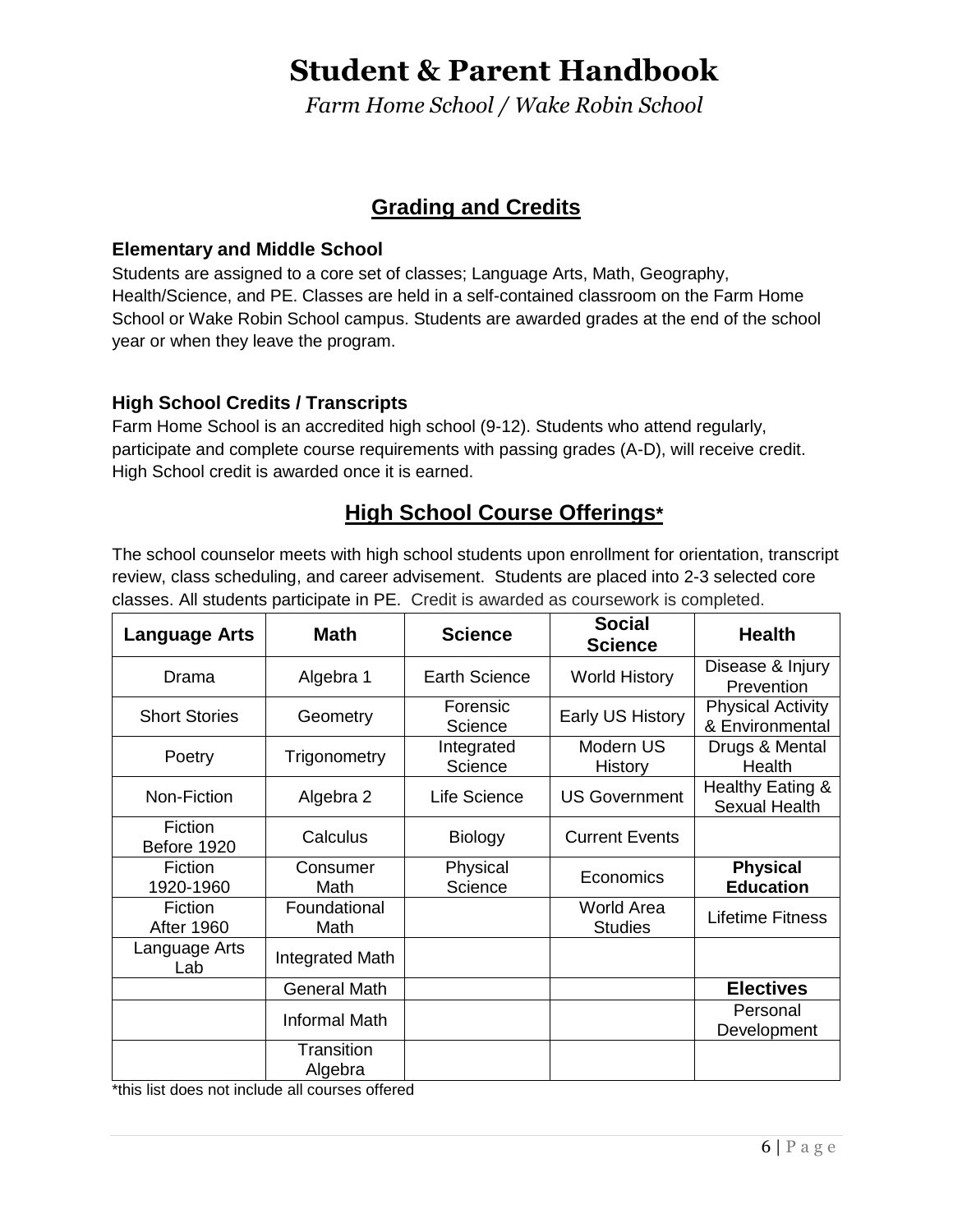*Farm Home School / Wake Robin School* 

### **Diploma Options**

#### **Oregon Diploma**

 A high school diploma will be awarded to students in grades 9 through 12 who complete a minimum of 24 credits as described below and pass all necessary state benchmarks.

#### **Modified Diploma**

 A Modified diploma will be awarded only to students who have demonstrated the inability to meet the full set of academic standards of a high school diploma even with reasonable modifications and accommodations. A modified diploma may only be awarded to a student who meets the eligibility criteria listed below:

- $\triangleright$  The student has a documented history of an inability to maintain grade level achievement due to significant learning and instructional barriers.
- $\triangleright$  The student has a documented history of a medical condition that creates a barrier to achievement.

achievement.<br>Having met the above eligibility criteria, a modified diploma will be awarded to students who, while in grade nine through completion of high school, complete 24 credits as described below and pass all necessary state benchmarks.

#### **Extended Diploma**

 An extended diploma will be awarded only to students who have demonstrated the inability to meet the full set of academic content standards for a diploma while receiving modifications and accommodations. To be eligible for an extended diploma, a student must have a documented history of one or more of the following:

- $\triangleright$  An inability to maintain grade level achievement due to significant learning and instructional barriers.
- $\triangleright$  A medical condition that creates a barrier to achievement.
- $\triangleright$  A change in the student's ability to participate in grade level activities as a result of a serious illness or injury that occurred after grade eight.

 While in grade nine through the completion of high school, complete 12 credits as described above, which may not include more than six credits in a self-contained special education classroom.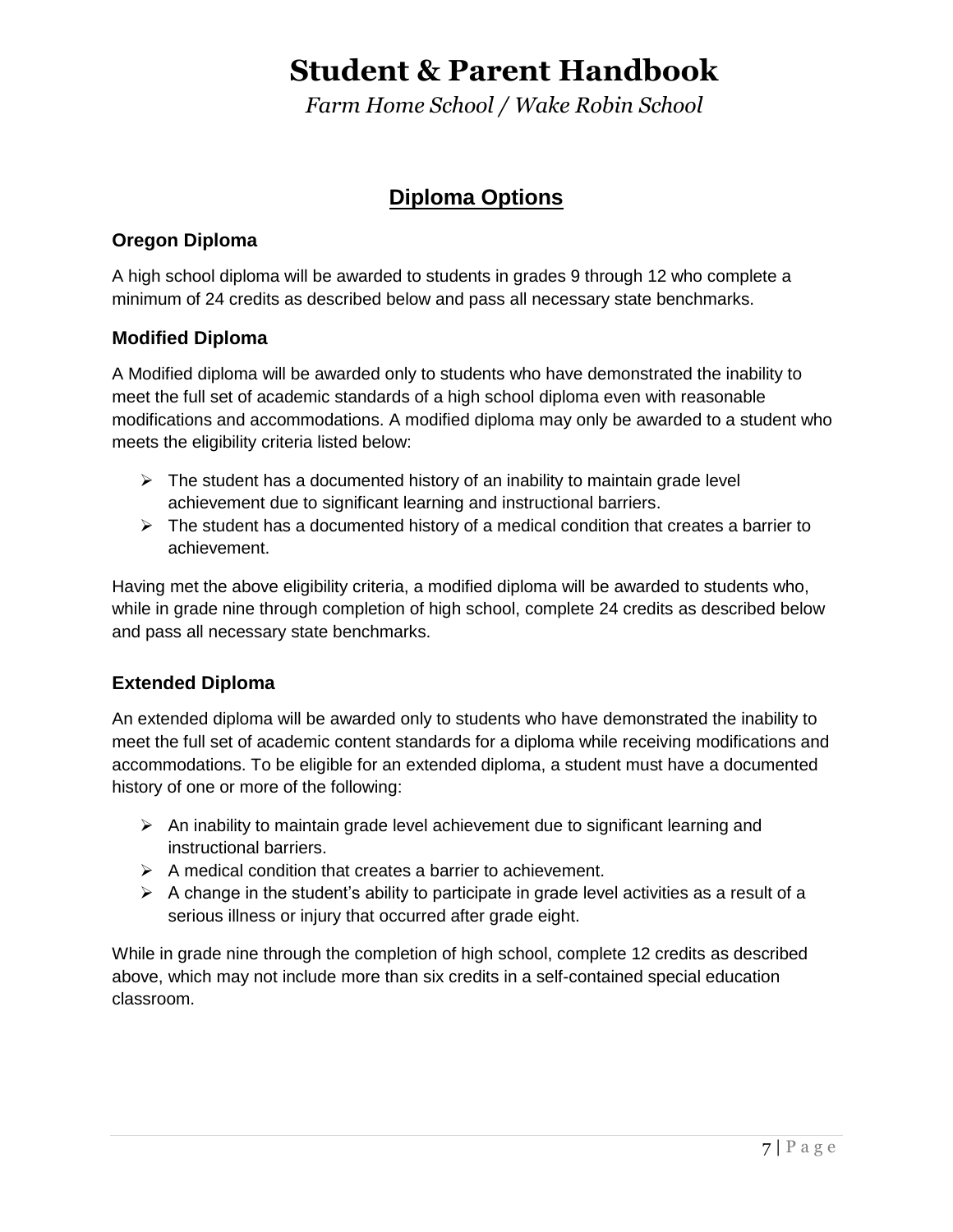*Farm Home School / Wake Robin School* 

| <b>Credits by Subject by Diploma Type</b> |                         |             |                |                                 |                                                 |               |           |                 |  |
|-------------------------------------------|-------------------------|-------------|----------------|---------------------------------|-------------------------------------------------|---------------|-----------|-----------------|--|
|                                           | Language<br><b>Arts</b> | <b>Math</b> | <b>Science</b> | <b>Social</b><br><b>Studies</b> | <b>Applied Arts</b><br>2 <sup>nd</sup> Language | <b>Health</b> | <b>PE</b> | <b>Elective</b> |  |
| Regular<br><b>Diploma</b>                 | 4                       | 3           | 3              |                                 | 3                                               |               |           | 6               |  |
| <b>Modified</b><br><b>Diploma</b>         | 3                       | 2           | 2              | 2                               |                                                 |               |           | 12              |  |
| <b>Extended</b><br><b>Diploma</b>         | 2                       | 2           | っ              | 3                               |                                                 |               |           |                 |  |

#### **GED Option Program**

 The Farm Home School is an ODE GED® Option program site. A candidate for the GED® Option Program must be:

- $\triangleright$  At least 16 years of age
- $\triangleright$  A full year's academic credit behind their 9th grade cohorts or for other reasons specifically identified in the local plan, unable to complete their diploma with their class.
- $\triangleright$  Able to demonstrate their reading level to be 8th grade or above according to local instruction and testing.

#### **Farm Home School GED® Option Process and Procedure**

 The School counselor oversees the Farm Home School GED® Option program. A student must meet the above criteria to participate in the GED® Option program. The components of the program are listed below:

- $\triangleright$  Meet with the school counselor
- Take "My GED" tests (Language Arts, Science, Math, Social Studies)
- $\triangleright$  Follow and complete the recommended plan of study for each section
- After completing the sections, take "My GED" assessment again
- $\triangleright$  If all the scores are above 150 or higher, meet with school counselor again, and contact parent or guardian about compulsory release from education
- $\triangleright$  Meeting with parent or guardian and educational team to discuss GED progress. If the team agrees, the release is signed.
- $\triangleright$  Sign-up to take the official test (OYA has on-site testing available).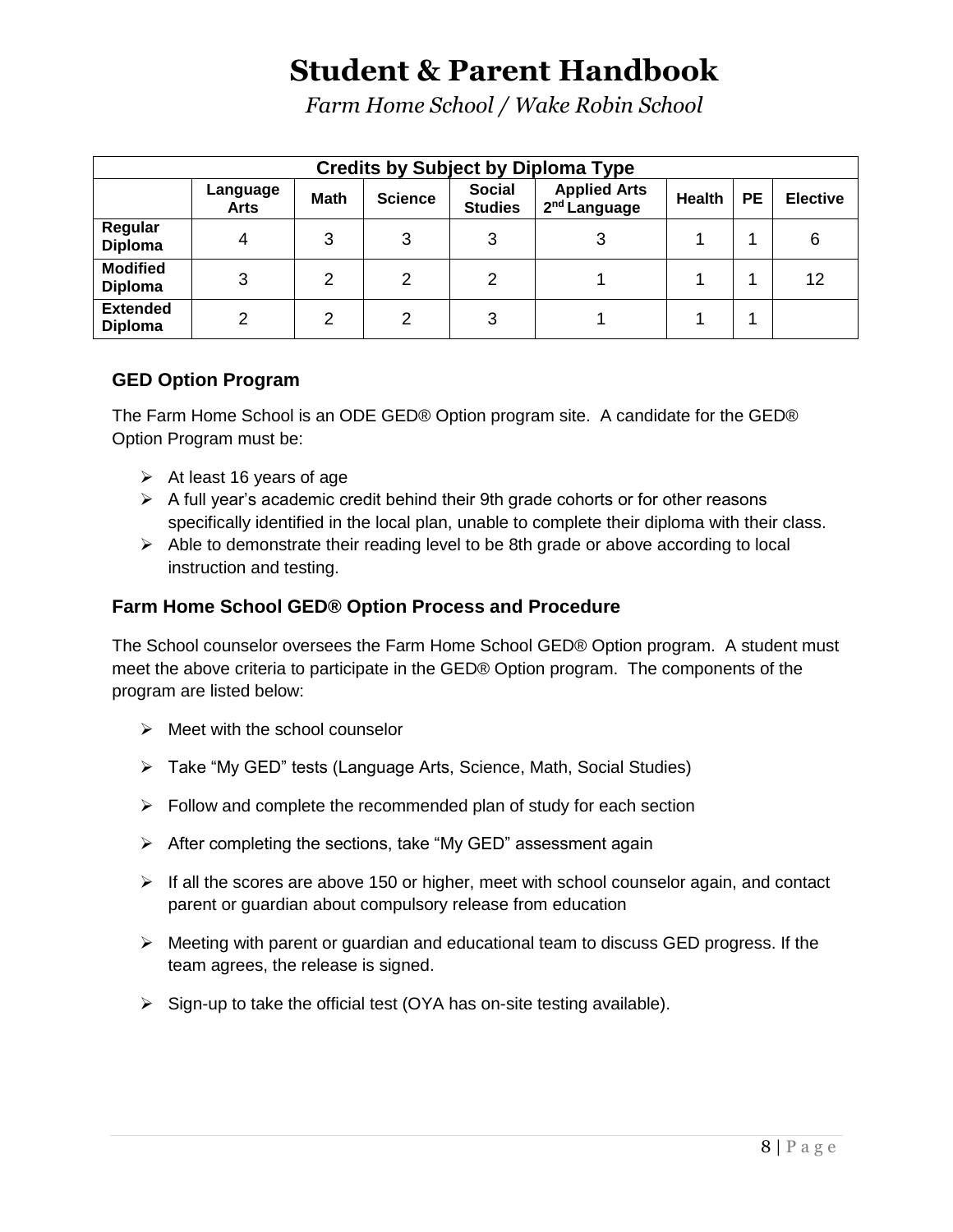*Farm Home School / Wake Robin School* 

# **Safe Environment for All**

To support a safe environment the following behaviors will not be tolerated:

- "Harassment" includes, but not limited to, unwanted abusive behavior of nonverbal, verbal, written or physical nature on the basis of age, race, religion, color, national origin, disability, marital status, sex or sexual orientation.
- $\triangleright$  "Intimidation" includes, but not limited to, any threat or act intended to tamper, substantially damage or interfere with another's property, cause substantial inconvenience, subject another to offensive physical contact or inflict serious physical injury on the basis of race, color, religion, national origin, or sexual orientation.
- $\triangleright$  "Menacing" includes, but is not limited to, any act intended to place someone in fear of imminent serious physical injury.
- $\triangleright$  "Hazing" includes, but not limited to, any act that recklessly or intentionally endangers the mental health, physical health or safety of someone for the purpose of initiation or as a condition or precondition of attaining membership to a group or activity.
- $\triangleright$  "Cyberbullying" means the use of any electronic communication device to convey a message in any form (text, image, audio or video) that intimidates, harasses, bullies or is otherwise intended to harm, insult or humiliate another in a deliberate, repeated or hostile or unwanted manner under person's true or false identity
- "Domestic Violence" means abuse as defined by Oregon Revised Statute (ORS) 107.705 between family and household members, as those terms are described in (ORS) 107.705.
- **≻** "Teen Dating Violence" means a pattern of behavior in which a person uses or threatens to use physical, mental or emotional abuse to control another person who is in a dating relationship with the person, where one or both persons are 13 to 19 years of age; or behavior by which a person uses or threatens to use sexual violence against another person who is in a dating relationship with the person, where one or both persons are 13 to 19 years of age.
- $\triangleright$  Linn Benton Lincoln ESD is committed to providing a positive and productive learning and working environment. Sexual harassment or any other form of harassment will not be tolerated. LBL's harassment-related policies and associated administrative rules, which include our complaint procedure, can be found on the policy section of our agency website or at the following link: https://www.lblesd.k12.or.us/non-discrimination- harassment/harassment-complaint procedures/ If you have any concerns or questions please contact Cathy Wright, Program Director, 541-752-9281 or Kate Marrone, LBL ESD Chief Human Resources Officer at 541-812-2752.